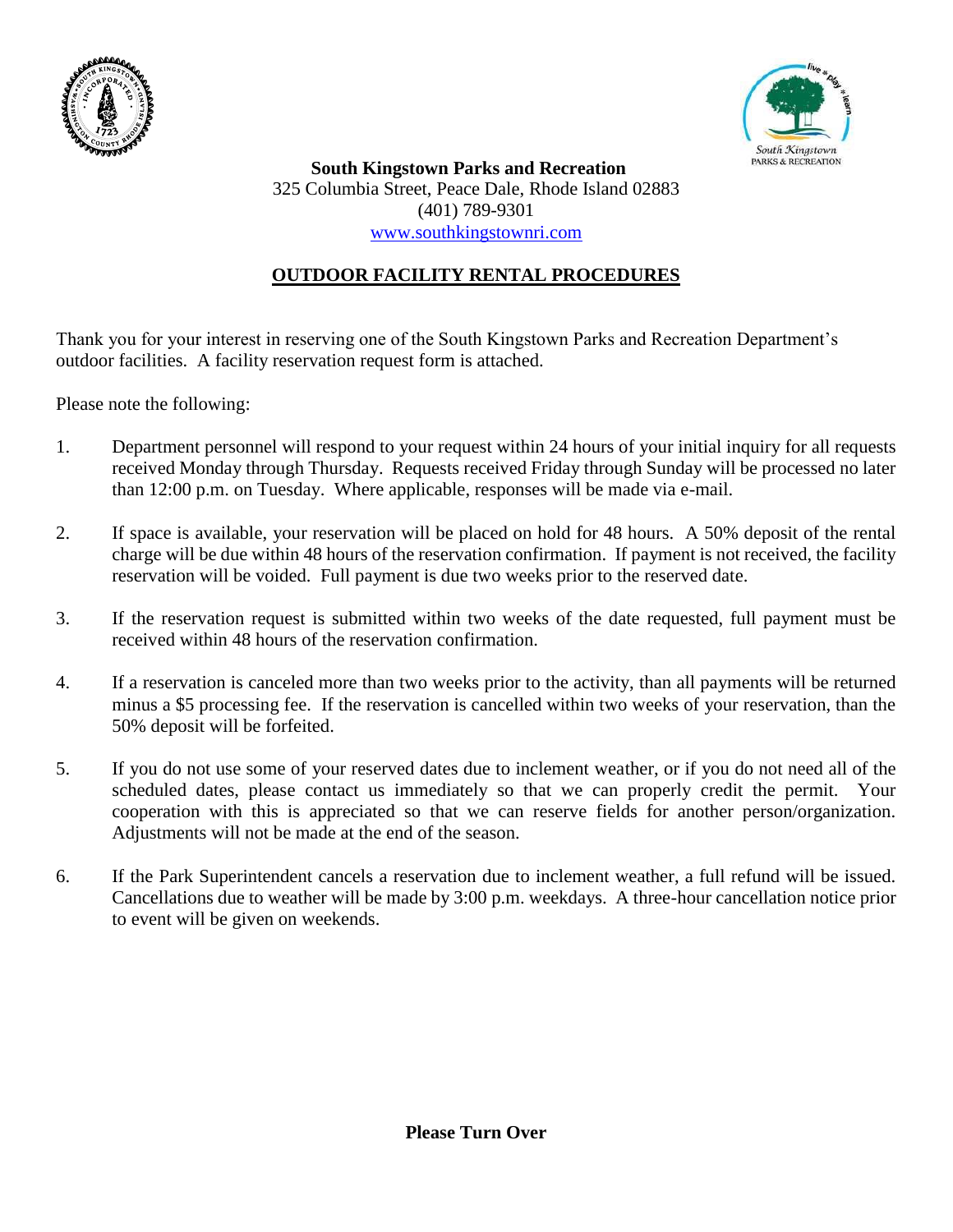## **FACILITY USE PROCEDURES**

- 1. All facility requests are accepted on a first come, first served basis and will only be accepted six months in advance of the requested date (unless otherwise noted). Listed below is the priority usage for South Kingstown Parks and Recreation (SKPR) facilities.
	- A. SKPR classes and programs.
	- B. South Kingstown School Department Activities.
	- C. South Kingstown youth sports leagues and private schools.
	- D. All other groups.
- 2. **NO alcoholic beverages** may be consumed at SKPR facilities. Only the grills provided at the park facility may be used.
- 3. If required, all fees and/or insurance documents must be submitted before the facility request will be approved.
- 4. SKPR reserves the right to cancel facility requests due to inclement weather or other unforeseen acts that may cause damage to the facility. Determination on weekdays will be made by 3:00 p.m. A threehour cancellation notice prior to the event will be given on weekends.
- 5. SKPR reserves the right to deny a facility request if the activity is deemed inappropriate to avoid over-utilization of a facility, or to protect the facility's infrastructure.
- 6. The user agrees to collect all trash generated by the event and return the facility to its original condition. The user is responsible for any damage to the facility that may occur during the event. Failure to reimburse SKPR for damage incurred will result in loss of future use of SKPR facilities and legal action.

|                                       | User ree Schedule     |              |  |
|---------------------------------------|-----------------------|--------------|--|
|                                       | <b>SK</b> Resident or |              |  |
|                                       | 501 C-3 Non-Profit    | All Others   |  |
| <b>Basketball Court Outdoor</b>       | \$6/hr                | \$12/hr      |  |
| <b>Basketball Court – With Lights</b> | \$11/hr               | \$22/hr      |  |
| Baseball/Softball Field – No Lights   | \$17/hr               | \$34/hr      |  |
| Baseball/Softball Field – With Lights | \$28/hr               | \$56/hr      |  |
| Entire Picnic Area (excludes shelter) | \$10/hr               | \$20/hr      |  |
| Picnic Area (table)                   | \$4/hr/table          | \$8/hr/table |  |
| Picnic Shelter-Tuckertown only        | \$10/hr               | \$20/hr      |  |
| Soccer Field                          | \$17/hr               | \$34/hr      |  |
| Skate Park (non-exclusive use)        | \$17/hr               | \$34/hr      |  |
| Tennis Court – No Lights              | \$5/hr                | \$10/hr      |  |
| Tennis Court – With Lights            | \$9/hr                | \$18/hr      |  |
| Volleyball Court (Sand)               | \$6/hr                | \$12/hr      |  |
|                                       |                       |              |  |

## **User Fee Schedule**

Full Park Rental Request for special events/programs: Rental rate will be established based on the nature and scope of program/event.